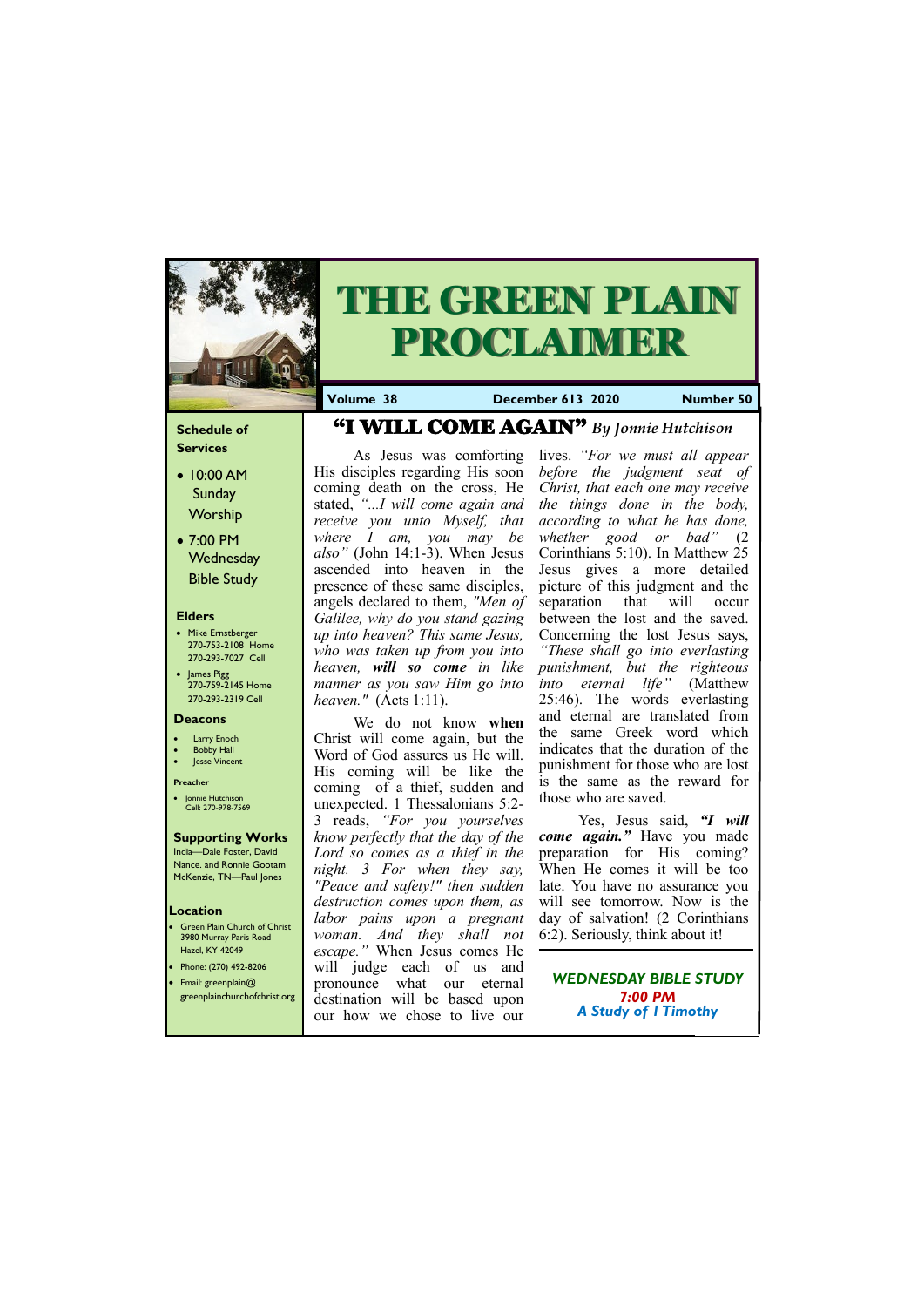## NEWS AND NOTES

*REMEMBER IN PRAYER: Green Plain members*: Remember Faye Travis, Peggy Jarvis, Rex Enoch, Mary Crutchfield, Joanne Barnes, Maxine Pool, Hayes and Marjorie Grady, Jim Fielder, Griselda Adams, Larry Enoch, Carolyn Byars, Mary and Jim Lowrie, and Mary and Jesse Vincent.

**Family and Friends:** Helen Tidwell, Jenne Pool, Teresa Tacker, Betty Pond, Bryan White, Meredith Enoch, Kenneth Mizell, , Janice Canter, , Andrea Phillips, Donald and Dorothy Cook, Sandra Cook Downs, Kevin Smith, Walter Lee Steely, Carol Pigg and Dale Pentecost.

- **WORSHIP AND BIBLE STUDY:** We will continue meeting each Sunday morning at 10:00 am for worship and on Wednesday at 7:00 pm for Bible study. All other services are cancelled until further notice.
- **PANTRY ITEMS December 2020: 6—Peanut Butter; 13—Mixed Vegetables; 20— Canned Meats; 27—Creamed Corn.** Please bring any additional items you wish for the "blessing box" which is located next to the breezeway on the north side of the building.
- **See our Facebook page** for announcements, updates and articles. Access to past editions of this bulletin are available on our website at http://greenplainchurchofchrist.org.
- **Mission Work:** Please continue to pray for the preachers this congregation is supporting in India and for Ronnie Gootan, David Nance, Mike Kiser, Arnold Gerson and Paul Jones in their respective works.
- **December2020 Anniversaries:** 17—Mary & Jesse Vincent; 22—Marjorie & Hayes Grady. **Birthdays:** 5—Nathan Hale; 7—Mike Ernstberger; 9—Debbie Ernstberger; 12 - Wanda Barrett (Murray Paris RD); 12—Jesse Vincent; 14—Faye Travis; 18—Wanda Barrett (Green Plain RD); 16—Cody Canter; 17—Marie Wyatt; 18—Rex Enoch; 21—Larry Enoch; If we have left anyone out please let us know.
- **We offer FREE BIBLE CORRECPONDENCE COURSES through the mail. Enroll on our website or send your name and return mailing address to the address on the first page of this bulletin. You may also call 270-978-7569 or you may email us at greenplain@greenplainchurchofchrist.org.**

### **Page 2**

### **ONLINE SPIRITUAL RESOURCES Gospel Broadcasting Network https://gbntv.org/**

**World Video Bible School https://store.wvbs.org/wvbs-splashpage.html**

> **A Bible Answer https://abibleanswertv.org/**

> > **Good News Today http://gnttv.org/**

**In Search of the Lord's Way http://searchtv.org/**



**This Week:** What was the sign or figurehead of the Alexandrian ship on which Paul sailed to Rome?

*Last Week:* Where was John when he received the book of Revelation?

*Answer:* When John received the Revelation he was on the isle of Patmos located off the southwest coast of modern Turkey. (Revelation 1:9).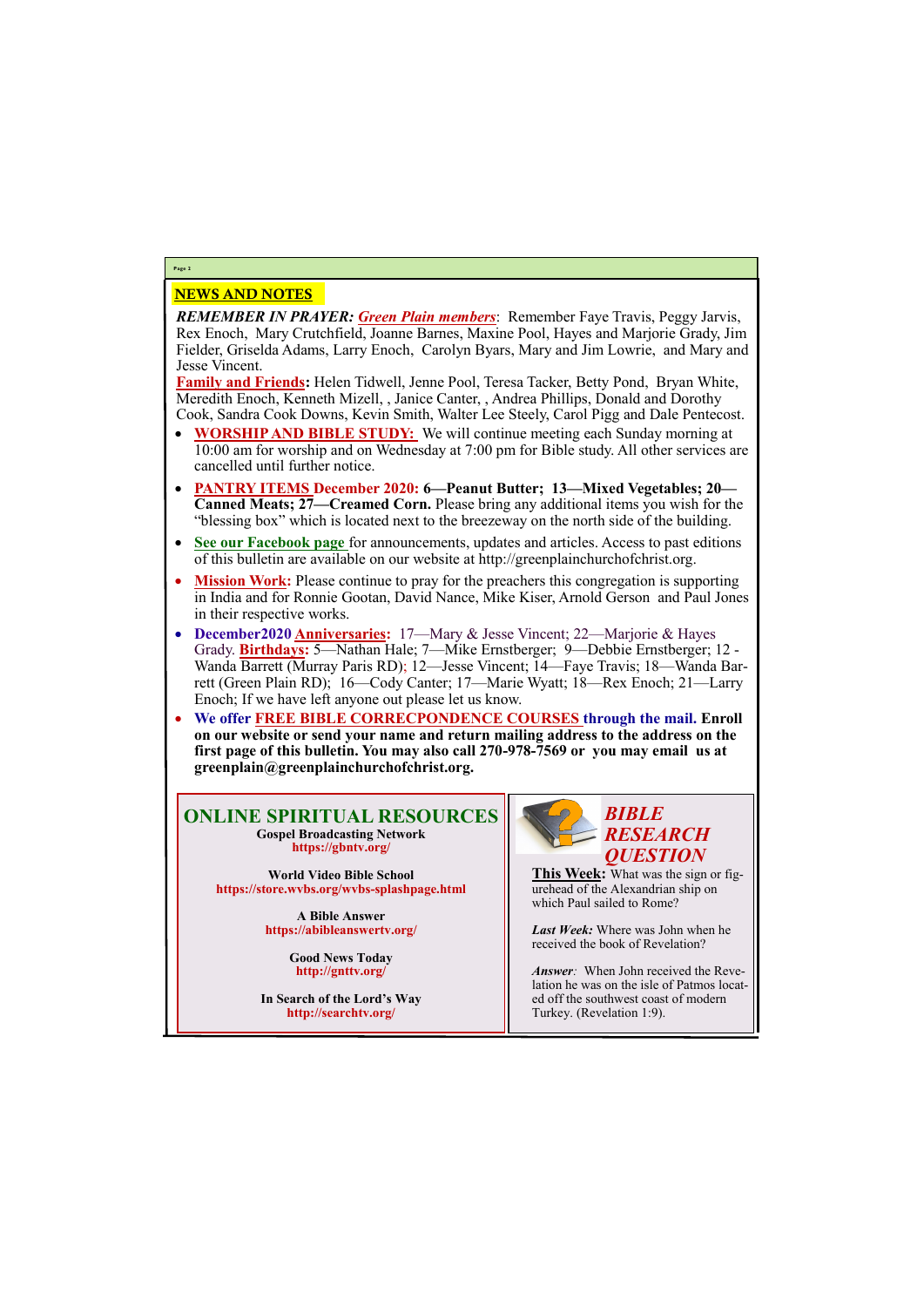**Page 3**

# **HARD LESSON TO LEARN By Freddie Clayton**

It is that "lessons that we learn don't stay 'learned'"….

 The Bible is full of "teaching moments" – circumstances and instructions intended to help us avoid some of the same consequences suffered by our ancestors. The record of them is left "for our learning" **(Romans 15:4)**. Israel's sad decline and eventual destruction is well documented in Old Testament History – Paul says these things were "written as an example, and are for OUR admonition" **(I Corinthians 10:11)**.

 Generally speaking, worldliness, materialism, complacency and compromise brought Israel to its knees, and its ultimate downfall – and yet, here WE are! Soothing platitudes, teaching designed for itching ears, and a lack of needed knowledge – due in large part to the self-serving omission by its "leaders" of the downside to disobedience--made Israel vulnerable to apostasy and idolatry. But, again, here WE are.

 And we need not go that far back – each generation faces similar dangers, with similar results. Over my life time (and that of other "old folks" like me) there have been several predictable cycles of the ebb and flow of effective and distinctive discipleship. Issues of worldliness, materialism, complacency and

compromise were not just Israel's problem – they are ours as well. One would be hard pressed to find a congregation today that was strong and distinctive 50 years ago…their failure to "stay learned" is obvious in the stages of their evolution - most have either imbibed the "spirit of the age" (turning to gimmicks and a changing dynamic to survive, even in a corrupted form), or dwindled down to a few who remember the "former glory", and day dream about it to each other and to the next unstirred and unmotivated generation.

 Preachers and elders with less than pure motives and less than adequate knowledge of the principles and plan of God continually leave us exposed to the "ravening wolves" that are always near. As it is said, "those who refuse to learn from history are doomed to repeat it"…. Praise God for the few who prove themselves exceptions to the rule – in some places there are encouraging signs. Whether they prove to be fruitful will depend in part upon the impact the lessons of the past have made upon them. It has always been a fight, and the weapons never change. Let us not forget the lessons we have learned or how to use them!

> —*Adapted from Dunlap church of Christ Freddie Clayton - [Dunlap Church of Christ \(dunlapcoc.org\)](https://www.dunlapcoc.org/freddie-clayton1.html)*

# **GET ON TRACK AND STAY THERE!**

A man bought a new hunting dog. Eager to see how he would perform, he took him out to track a bear. No sooner had they gotten into the woods than the dog picked up the trail. Suddenly he stopped, sniffed the ground, and headed in a new direction. He had caught the scent of a deer that had crossed the bear's path. A few moments later turkey, a rabbit, and so on, until finally the breathless hunter caught up with his dog, only to find him barking triumphantly down the hole of a field mouse.

he halted again, this time smelling a raccoon that had crossed the path of the deer. Then a among metallurgists. As they tested the quali- *(Continued on page 4)*

One of the things for which Paul prayed was for his brethren in Colossae to be able to "approve the things that are excellent" (Phil. 1:10). He used a word here that was common